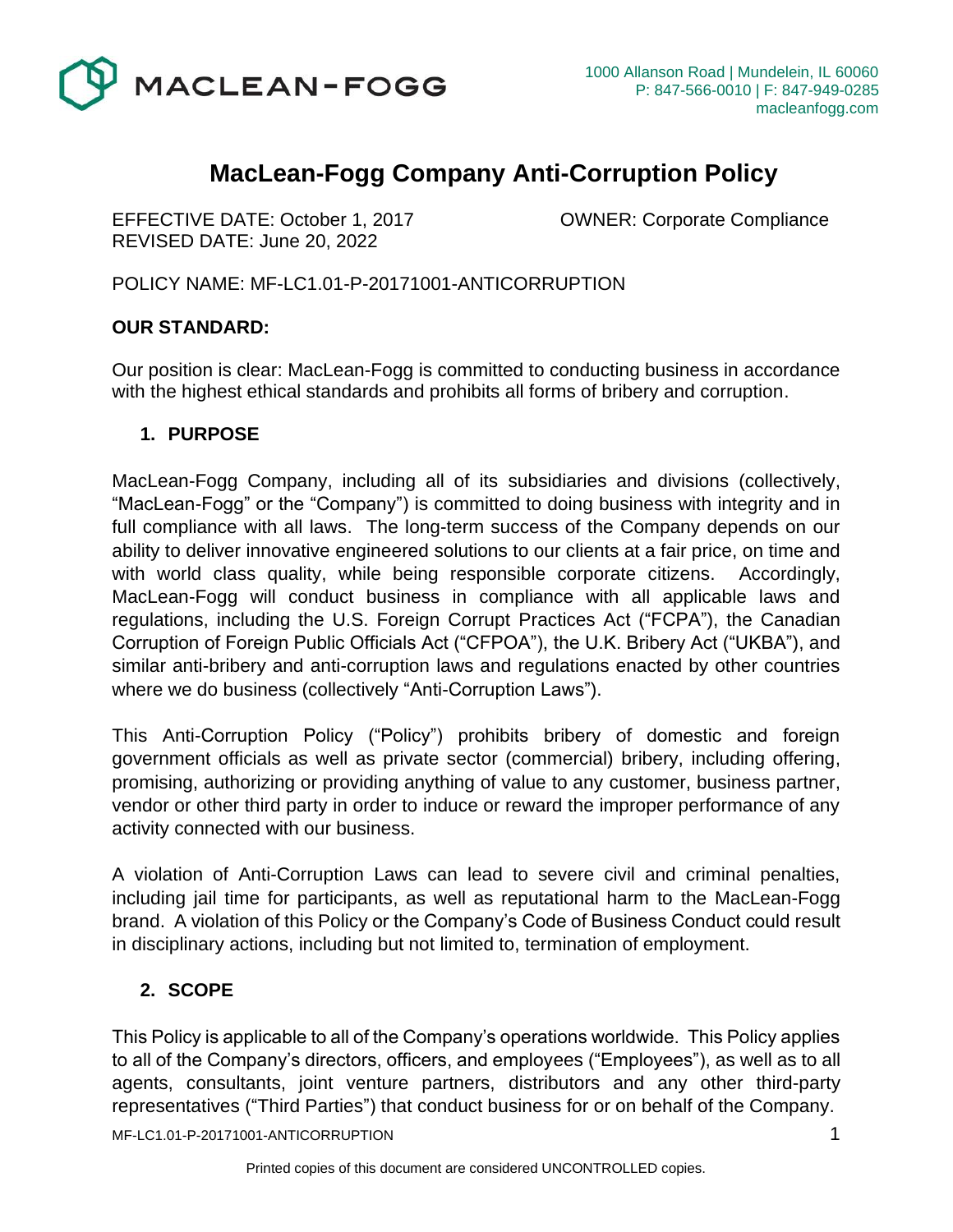

# **3. POLICY**

## **A. Generally**

Employees and Third Parties working on the Company's behalf are prohibited from giving, paying, promising, offering, authorizing, or otherwise attempting the payment of **anything of value**, directly or indirectly (through a third party) to anyone (government official or private person/entity) to improperly influence that person to help the Company secure an improper business advantage. "Anything of value" may include, but is not limited to, the following:

- Business opportunities;
- Cash, cash equivalents (*e.g*., gift cards) or loans;
- Payments for improper gifts, meals, travel and entertainment (see below);
- Favors, including offers of employment or internships;
- Donations to a charity affiliated with or sponsored by a third party; or
- Political contributions.

Prohibited payments can take many different shapes and forms, but they typically involve a "quid pro quo" – this is, the payment will be offered or paid in exchange for some improper advantage or benefit. Prohibited payments include, but are not limited to, those designed to:

- Induce the recipient to award a contract to the Company (even if in the end the Company is not awarded the contract);
- Obtain advantageous treatment (*e.g*., on tax, customs, permits, or licenses) that would not otherwise be available to the Company; or
- Circumvent or cause non-enforcement of laws or regulations applicable to the Company.

Similarly, Employees and Third Parties working on MacLean-Fogg's behalf are prohibited from soliciting or receiving any form of bribe, gift or kickback in connection with Company business. Note that an offer alone (even without acceptance) can constitute a bribe and that personal funds cannot be used to make payments that are inconsistent with this Policy.

### **B. Government Officials**

While the Company's prohibitions on bribery extend to dealings with anyone, public or private, interactions with government officials present heightened corruption risk. For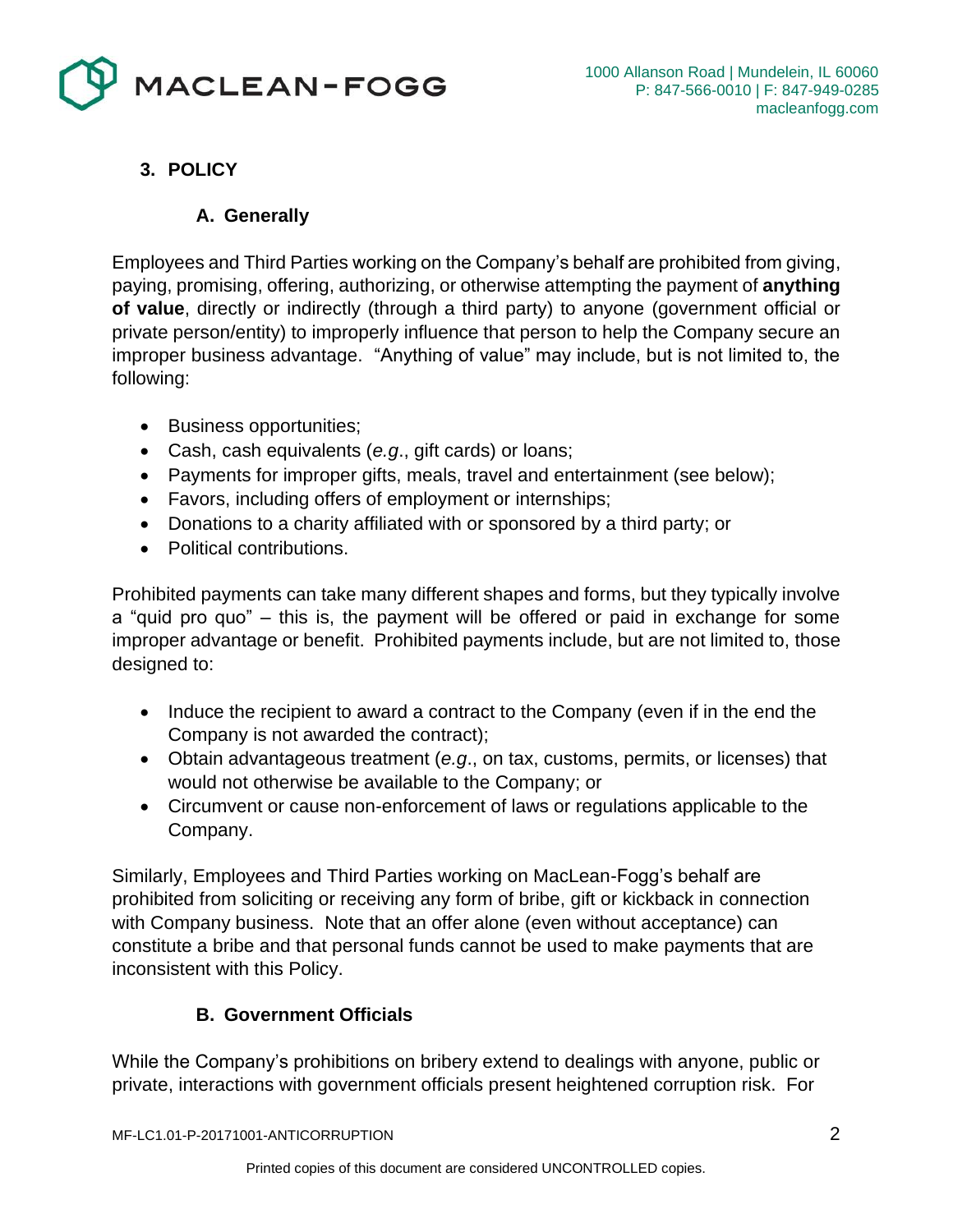

purposes of this policy, the term "government official" is interpreted broadly and includes:

- Any holder of an elected or appointed political or governmental office;
- Any government employee or anyone acting in an official capacity (that is, acting under a delegation of authority from a government to carry out government responsibilities);
- Any political party, party official, or candidate for political office;
- Any member of a royal family;
- Any official or employee of a public international organization such as the World Bank or World Trade Organization, or any department or agency of those types of organizations;
- Any official, representative or employee of a company that is under even partial ownership or control by a government, including employees of state-owned or controlled companies (*e.g*., seemingly private entities with some level of government ownership or influence); and
- The close relatives of any government official (such as spouses, dependents or immediate family).

It is crucial that we avoid even the appearance of an improper interaction with government officials. It may not be clear whether an entity is in fact state-owned or -controlled, and it is important to keep in mind that persons who are not classified as "officials" under local law may still be considered government officials under applicable Anti-Corruption Laws.

## **C. Gifts, Meals, Travel and Entertainment.**

It is never permissible to provide gifts, meals, travel or entertainment in order to improperly influence anyone, particularly a government official, in exchange for any improper favor or benefit. In addition, **gifts of cash or cash equivalents, such as gift cards, are never permissible**.

While non-cash gifts, meals, travel, entertainment and other promotional expenditures (collectively, "Hospitality") are all things of value that can, if provided for an improper purpose, qualify as bribery, the Company may provide reasonable Hospitality to create a legitimate opportunity to discuss business, so long as it is not intended that the expenditure itself will motivate a party to give the Company any type of advantage.

For example, the Company may spend reasonable amounts of money on bona fide Hospitality that is (i) directly related to the promotion, demonstration or explanation of the Company's products or services, which includes the discussion of business matters, or (ii) incurred in the course of executing or performing a contract. Thus, under appropriate

MF-LC1.01-P-20171001-ANTICORRUPTION 3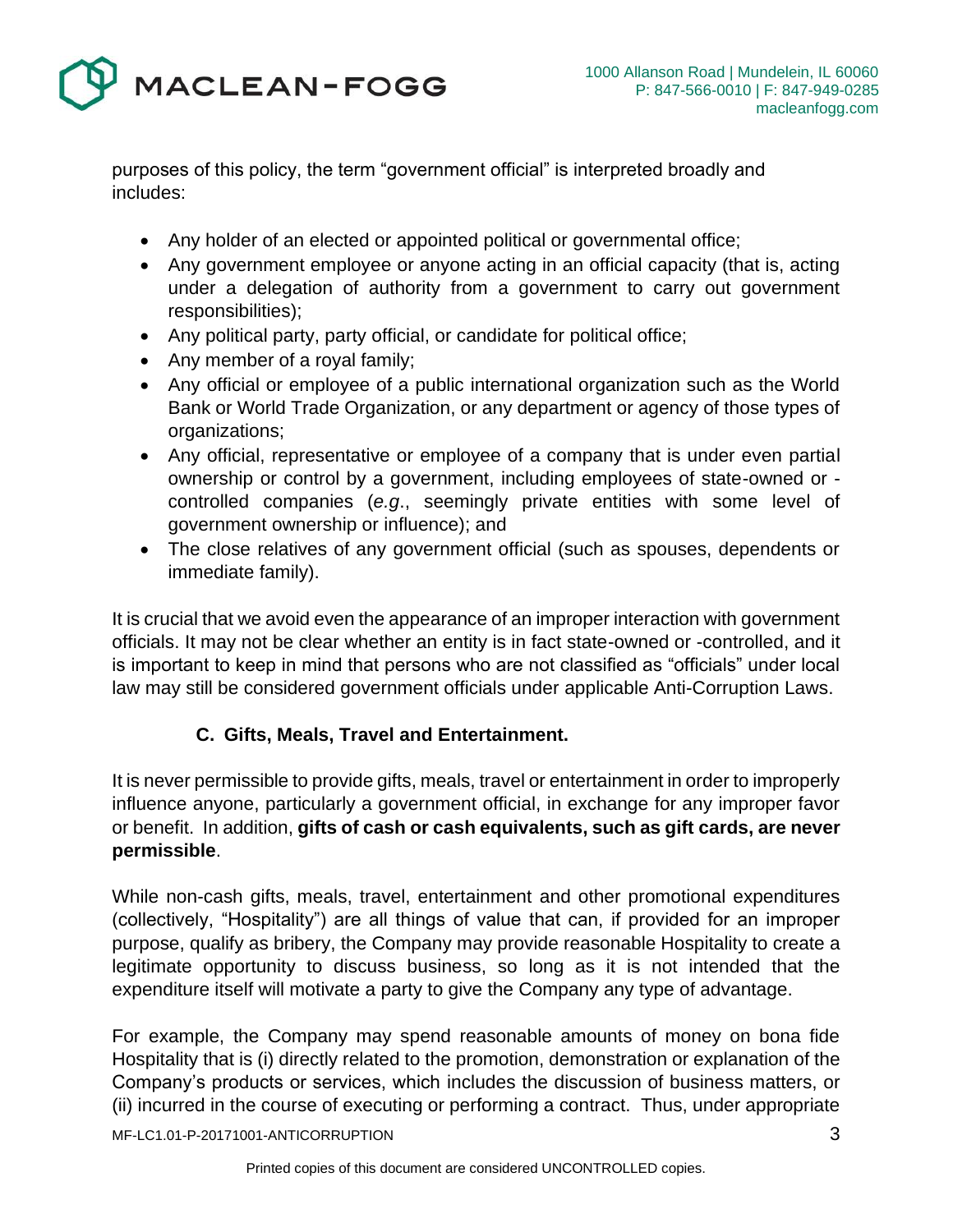

circumstances, acceptable expenditures can include the provision of inexpensive gifts (such as Company-branded promotional items or modest tokens of respect and regard relating to existing and new business relationships), reasonable meals and entertainment, and standard Company-sponsored travel (for example, a visit to the Company's headquarters and/or manufacturing facilities).

Generally, Hospitality is permissible, provided that:

- There is no expectation that it is being given in exchange for any return favor or business advantage (quid pro quo);
- It is infrequent, modest, and reasonable in amount under the circumstances;
- If conforms with applicable law, local custom and business practice;
- It does not give the appearance of creating an obligation for the recipient;
- It is openly incurred (that is, no effort is made to conceal) and documented accurately in the Company's books and records in accordance with all applicable Company policies;
- Where possible, it is paid directly to service providers and not to recipients themselves, and if not possible, then reimbursement made only on the basis of original receipts;
- It is not provided to spouses, children, or other close relatives of current or prospective clients or government officials (unless specifically approved in advance by MacLean-Fogg's Chief Compliance Officer or General Counsel);
- It cannot be construed as a bribe or payoff, or result in embarrassment to the Company in any way; **and**
- It was not solicited by the recipient.

We must be especially careful to ensure that Hospitality expenditures do not cross the line into bribery, particularly where government officials are concerned. Therefore, **MacLean-Fogg Employees and Third Parties must always seek the prior written approval of the Company's Chief Compliance Officer or General Counsel before providing any Hospitality to a government official**.

Whether a particular gift could be perceived as a bribe depends on the timing and context surrounding the gifting, including the past, present or future business or administrative matters that are within the recipient's realm of influence. For example, tickets to a local sporting event may be appropriate as part of a promotion of our product and services but may be inappropriate if provided during a government inspection where the Company is awaiting approval of a license.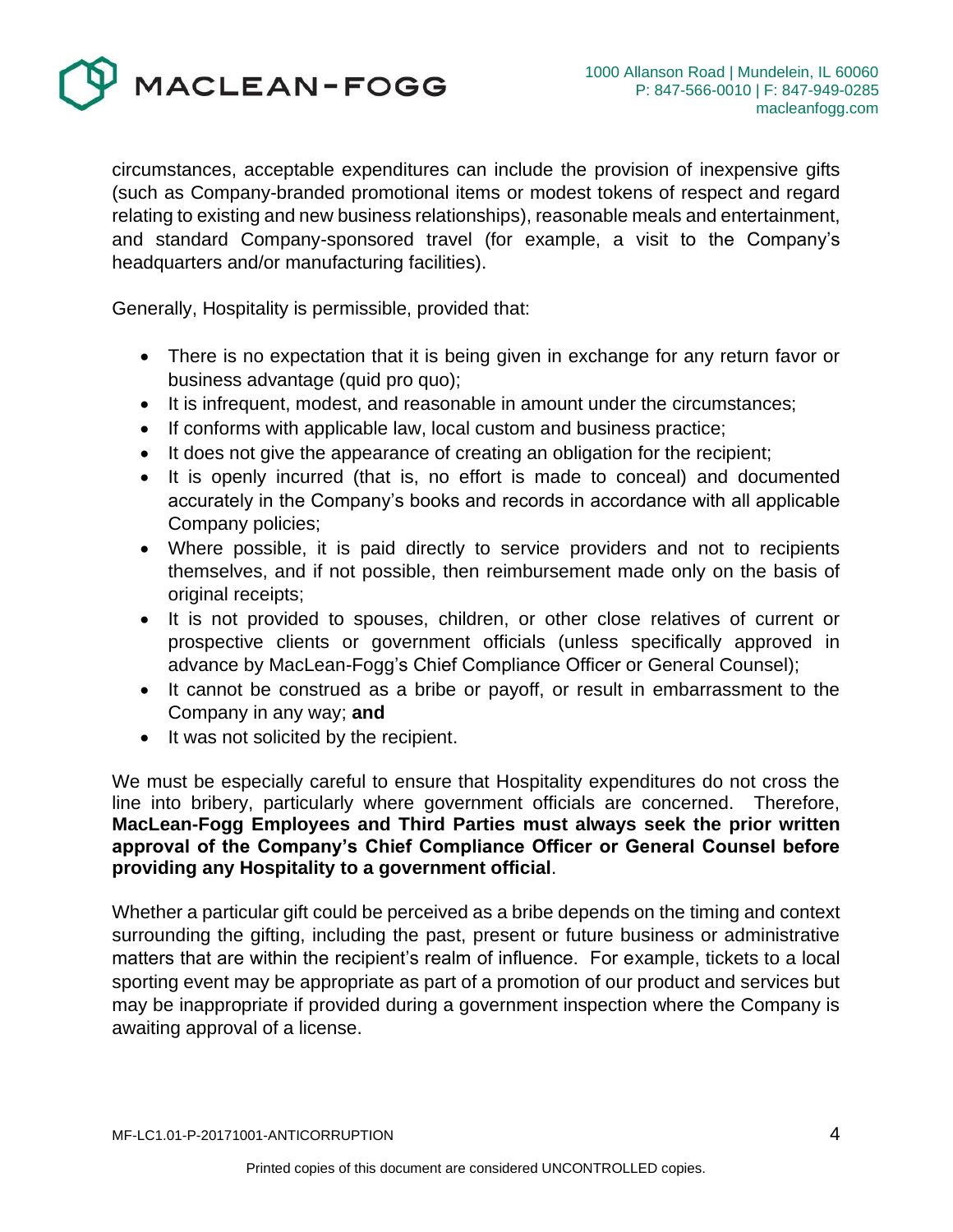

## **D. Facilitating Payments.**

MacLean-Fogg's prohibition on bribery applies to all improper payments regardless of size or purpose, including "facilitating" (or expediting) payments. Facilitating payments are small payments made to a government official to facilitate or expedite the performance of "routine" or "non-discretionary" actions such as obtaining an ordinary or ministerial license or business permit, processing government papers such as visas, customs clearance, providing postal or utility services, or loading or unloading cargo.

Although there is a narrow exception for facilitating payments under the FCPA, such payments are prohibited under the laws of most countries. Therefore, to ensure compliance with all applicable Anti-Corruption Laws, MacLean-Fogg prohibits any and all kinds of facilitating payments, except for very limited circumstances where prior written approval is obtained from the Company's Chief Compliance Officer or General Counsel or where an individual's personal safety is at issue, such as when a payment must be made immediately to ensure safe passage out of a particular situation or geography. Employees should make whatever payment is necessary to protect their personal safety or the safety of others, and then, as soon as practicable, report the amount of the payment and the circumstances giving rise to the payment in writing to the Company's Chief Compliance Officer.

## **E. Political and Charitable Contributions.**

It is never permissible to provide a political or charitable contribution in exchange for any favor or benefit. A common scheme employed by corrupt individuals is to direct companies to make political contributions or charitable contributions, thereby disguising the payment of a bribe. In addition to U.S. laws pertaining to contributions to U.S. government officials, the FCPA prohibits corrupt payments to non-U.S. political parties and candidates. In many countries, local laws prohibit payments to political parties altogether.

Requests by third parties for a contribution to a specific organization or person is a "red flag" for a potential corruption issue. The existence of any such red flags must be promptly reported to the Company's Chief Compliance Officer. As a rule, MacLean-Fogg does not make charitable or political contributions except as expressly approved in writing by our Chief Executive Officer and/or Board of Directors.

## **F. Hiring or Engaging Government Officials**

It is never permissible to hire or engage a government official, or his or her immediate family members, to improperly influence the official, or in exchange for any improper favor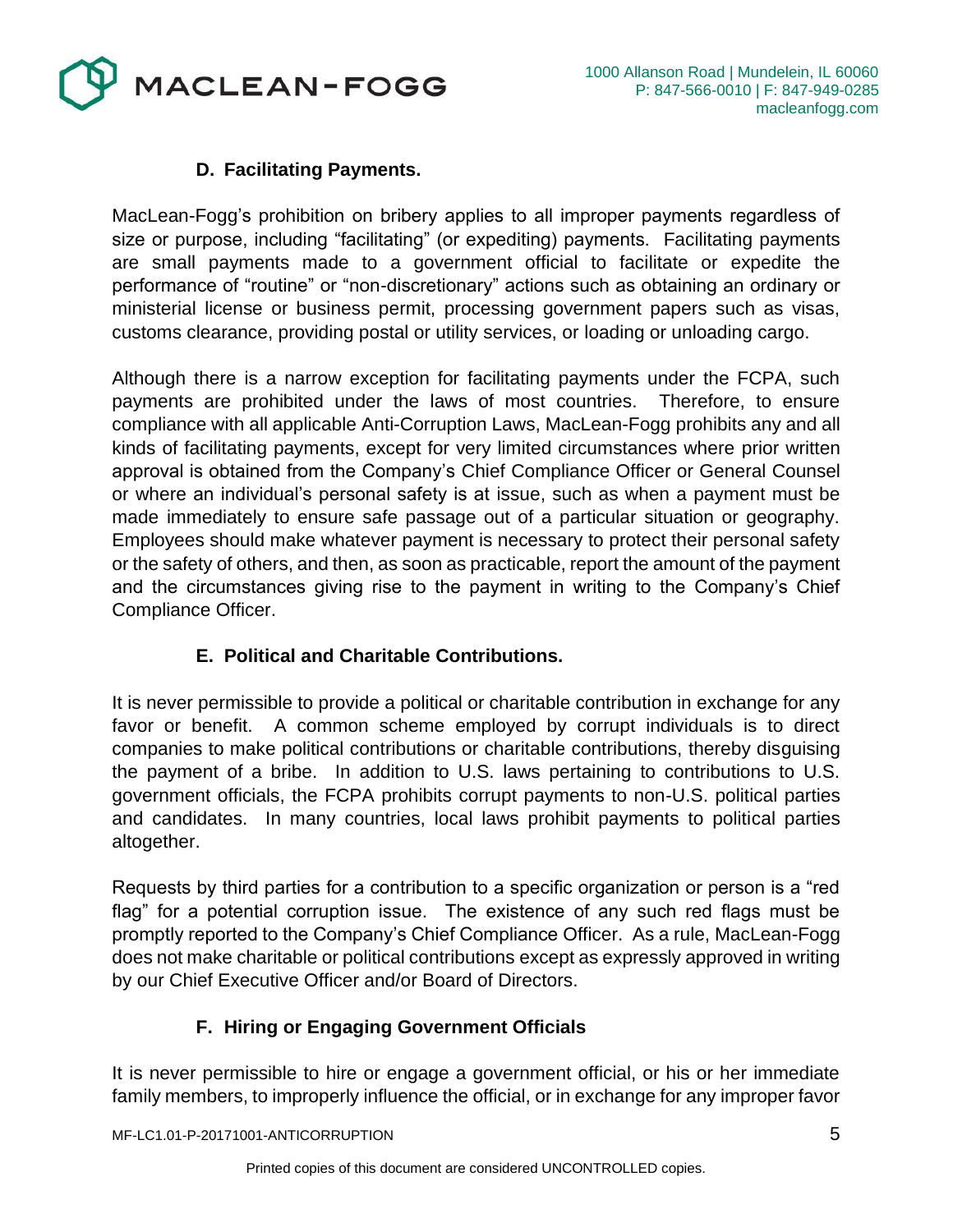

or benefit. The Company may hire or engage government officials, or their immediate family members, to perform services that have a legitimate business purpose. **government official, or relative of a government official, however, may be hired or otherwise engaged to perform services for the Company without the prior written approval of the Company's Chief Compliance Officer or General Counsel.**

### **G. Third Party Relationships.**

Applicable Anti-Corruption Laws prohibit corrupt payments made directly by the Company or indirectly through a Third Party, such as an agent, consultant, distributor, or joint venture partner acting for or on behalf of the Company. This includes subcontractors or consultants hired by Third Parties to perform work on behalf of the Company. Because these Third Parties act on our behalf, the Company may in certain circumstances be held liable for their misconduct. Put simply, a Third Party cannot, and should not, take actions that the Company could not take itself.

Accordingly, the following rules apply to all Third Party relationships:

- Third Parties may not do things that are prohibited by this Policy or other Company policies;
- Third Parties are not authorized to make any payments to government officials on the Company's behalf without express, prior written approval of the Company's Chief Compliance Officer or General Counsel, and any payments to a government entity must be supported by an official government receipt;
- Employees who are responsible for Third Party relationships ("Relationship Owners") are required to understand and document the Third Party's qualifications to perform the work for which they are engaged, to have a good grasp of and continuously monitor the Third Party's activities, and to ensure that their actions are consistent with this Policy;
- Relationship Owners are responsible for communicating the Company's expectations to the Company's Third Parties;
- Commissions, compensation, reimbursement and other payments to Third Parties must be customary and reasonable in relation to the services provided and must be properly reflected in the Company's books of account and financial statements; and
- Payments to Third Parties may not be in cash without the prior written approval from the Company's Chief Compliance Officer.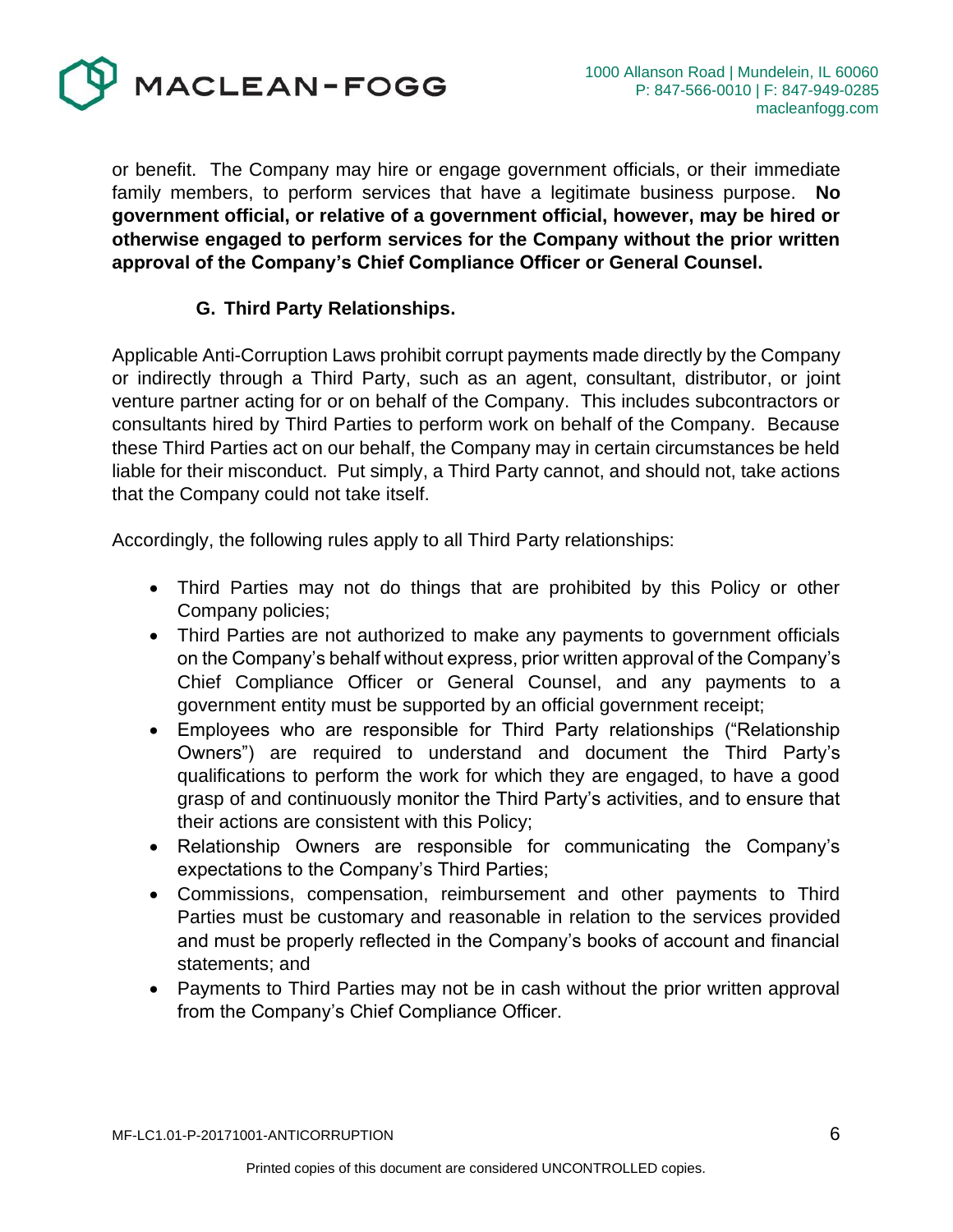MACLEAN-FOGG

# **i. Third Party Risk Factors**

Under the FCPA, the U.S. Department of Justice has identified certain circumstances that signal corruption risks or suggest a reason to know of an illegal payment by a Third Party. Such circumstances are commonly referred to as "red flags." The presence of red flags suggests a need for greater scrutiny and safeguards against potential violations. Red flags do not necessarily mean that the relationship cannot go forward.

Red Flags that warrant further investigation when selecting or working with Third Parties are varied and numerous. The following are a few examples:

- The transaction involves a country known for corrupt payments;
- The Third Party has a close family, personal or professional relationship with a government official or relative of an official;
- The Third Party objects to anti-bribery representations in Company agreements;
- The Third Party's majority shareholders, director or officers are government officials;
- The only qualification the Third Party brings is influence over clients or government officials or a former affiliation with a government entity;
- The Third Party lacks transparency in its accounting records;
- The Third Party requests unusual contract terms or payment arrangements that raise local law issues, such as payment in cash, payment in another country's currency, or payment in a third country;
- The Third Party is suggested by a government official, particularly one with discretionary authority over the business at issue;
- Due diligence reveals that the Third Party is a shell company or has some other unorthodox corporate structure;
- The Third Party requires that his or her identity or, if the Third Party is an entity, the identity of the entity's owners, principals or employees, not be disclosed; or
- The Third Party's commission or fee exceeds the "going rate".

In general, any fact that puts into question whether the Third Party is providing a necessary service at a reasonable market price is a red flag. Any Relationship Owner who loses confidence that a Third Party will act consistent with the Company's standards, or who observes "red flags" indicating potentially inappropriate behavior, must report his or her concerns to the Company's Chief Compliance Officer or General Counsel for further action.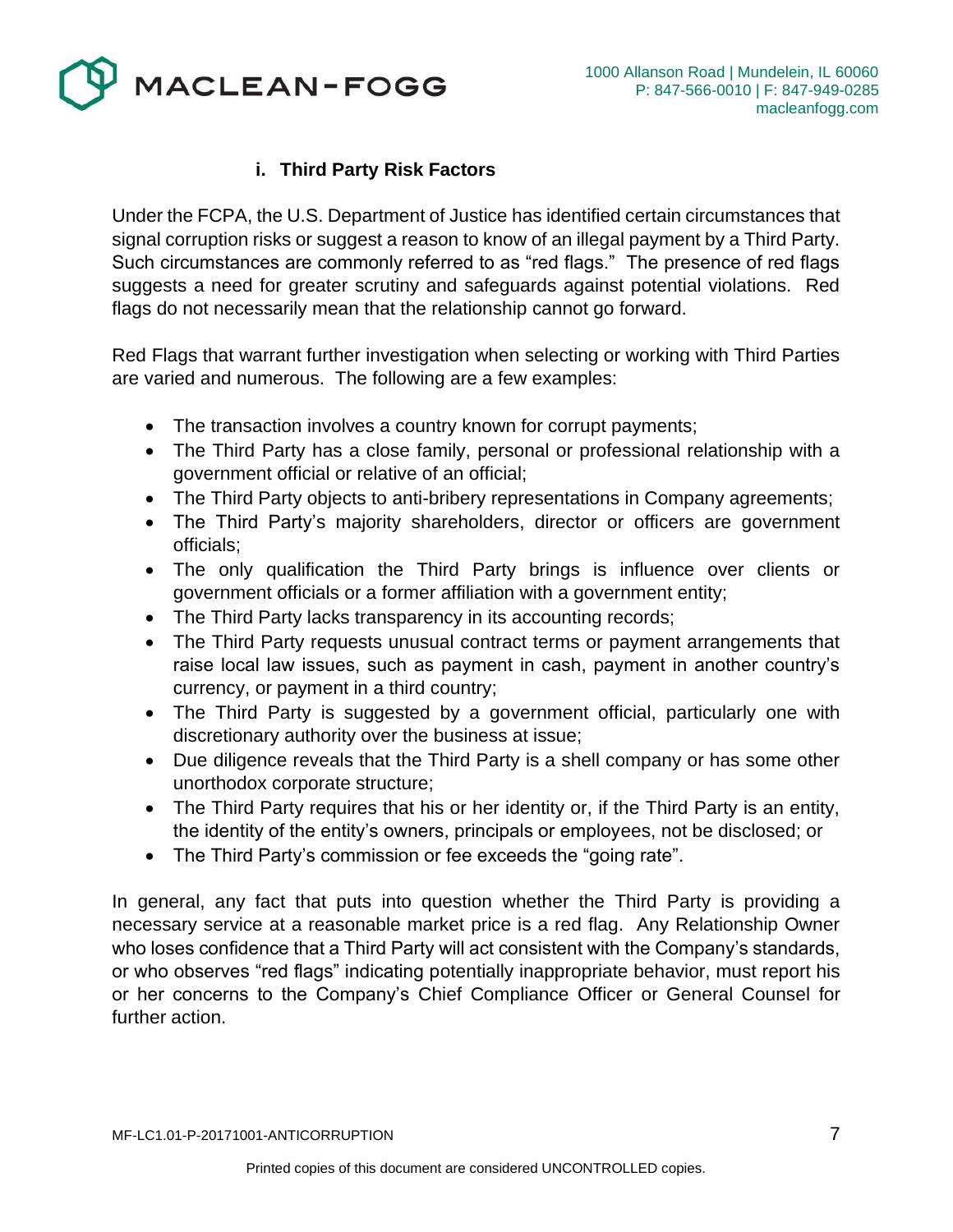MACLEAN-FOGG

# **ii. Third Party Due Diligence**

The Company should never enter into any relationship with a Third Party that will interact with government officials for or on behalf of the Company without an inquiry into the Third Party's background, qualifications and reputation. Examples of Third Parties that interact regularly with government officials include freight forwarders, customs brokers, service providers who process visas and other immigration forms, and some sales agents and distributors.

Employees must inform the Company's Chief Compliance Officer once they have identified a Third Party that may interact with government officials on the Company's behalf or is otherwise a foreign (non-U.S.) person or entity. The Chief Compliance Officer will determine what level of due diligence is required of any Third Party, including, without limitation, completion of a due diligence questionnaire. Any issues raised during this due diligence review must be addressed to the satisfaction of the Company's Chief Compliance Officer or General Counsel. **Note that payments to any new Third Party that is either (i) a foreign individual / entity or (ii) could reasonably be expected to interact with any government officials on the Company's behalf (such as some distributors) should not be made (and invoices should not be processed) until the Third Party has been approved by the Company's Chief Compliance Officer.**

Once an agent or consultant has been retained by the Company, the individual's activities and expenses must be monitored and documented by the Relationship Owner to ensure continued compliance with the applicable Anti-Corruption Laws and this Policy.

### **H. Record-Keeping and Auditing**

**All expenditures must be accurately and completely described and properly accounted for in the Company's books and records.** Employees must be careful to abide by the Company's accounting and/or compliance policies and procedures (including, without limitation, MacLean-Fogg's Travel and Expense Policy), should authorize payment of only legitimate invoices for work actually performed, and never authorize payment of expenses that are unusual, excessive, inadequately described, insufficiently documented or that otherwise raise questions of legitimacy.

The Company will periodically conduct compliance audits to help ensure the Company's continued compliance with applicable Anti-Corruption Laws and this Policy. It is the duty of all employees and Third Parties to cooperate with – and never interfere with or obstruct – such audit activities or other Company investigations.